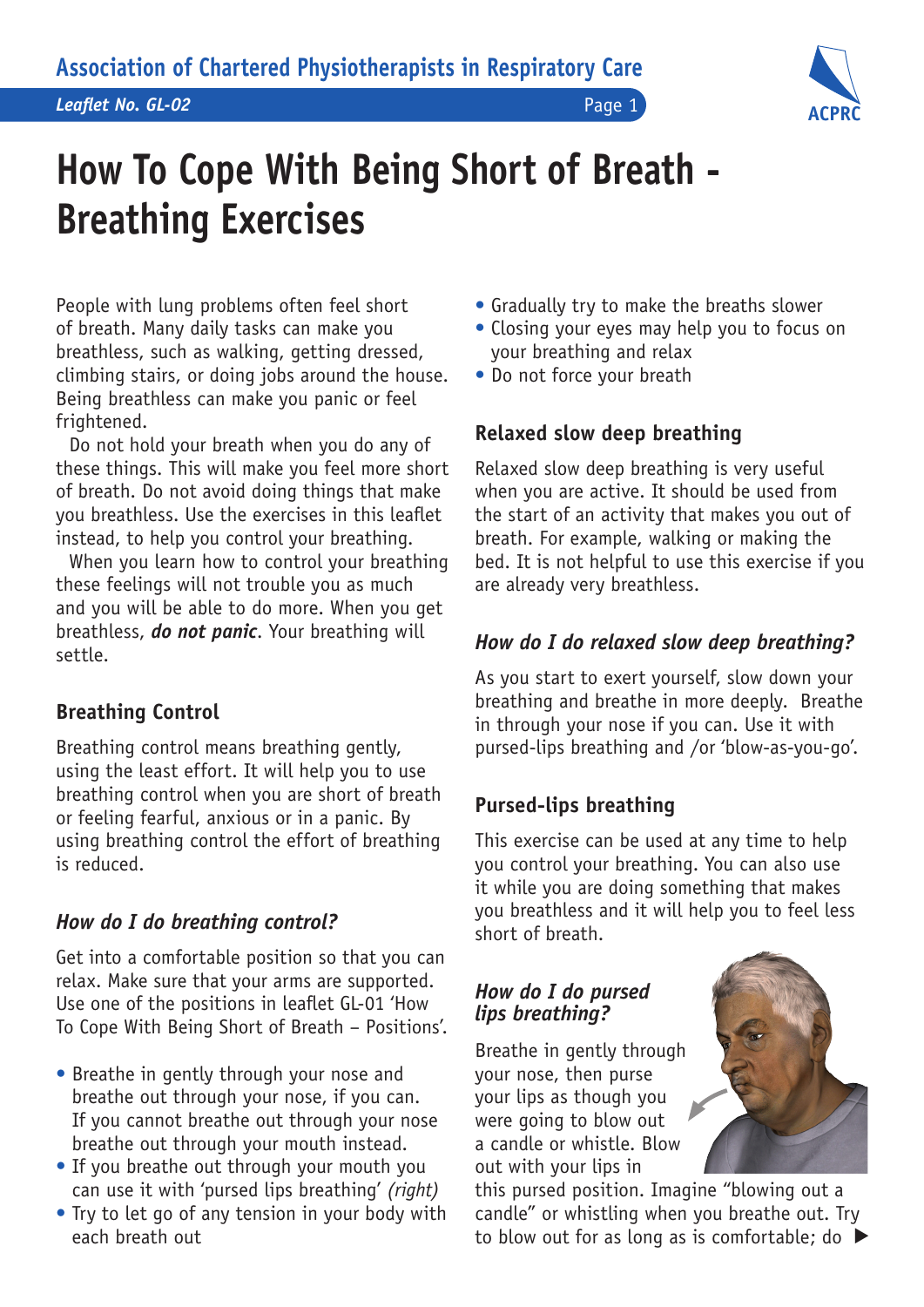*Leaflet No. GL-02* Page 2



not force your lungs to empty.

#### **Blow-as-you-go**

This exercise helps make tasks easier. You can use it while you are doing something that makes you breathless. You can use it with 'pursed lips breathing'.

## *How do I do blow-as-you-go?*

Breathe in before you make the effort. Then breathe out while making the effort. For example, when lifting a heavy bag, breathe in before you lift the bag and then breathe out through as you lift the bag - "blow as you go"!

It can be helpful to use pursed lips as you blow. Here are some other examples of when to use 'blow as you go':

- As you stretch your arms above your head to reach for something
- As you reach for something such as a glass of water by your bed
- As you reach or bend down
- As you lift a heavy object or weight
- As you step up
- As you stand up
- During the most difficult part of any action

## **Paced breathing**

This is useful when you are active, for example, walking or climbing stairs. You pace your steps to your breathing. You can use it at the same time as pursed lips breathing and 'blow as you go'.

### *How do I do paced breathing?*

To use it when walking, count to yourself as you walk. For example, count 1 as you breathe in and then count either 2 or 3 as you breathe out. You can count for longer as you breathe in or as you breathe out if that feels better for you.

The right number for you will depend on you and your lung condition. Your counting should be in time with the steps you take. Ask your physiotherapist to help you choose the right number to count to.

To use paced breathing while climbing stairs, breathe in and out in time with the steps you take. Do this in a rhythm that suits you. Here are some examples of how you could pace your breathing:

- breathe in when standing on the stair and breathe out as you go up a stair (blow-as-you-go!), or
- breathe in as you go up one step and breathe out as you go up another step *(in for 1, out for 1)*
- breathe in as you go up one step and breathe out as you go up two steps *(in for 1, out for 2)* or
- breathe in as you go up two steps and breathe out as you go up three steps *(in for 2, out for 3)*

Ask your physiotherapist to help you choose the right number of steps for you.

## *When should I do my breathing exercises?*

It is important to practice these exercises often so that you learn them. Then you will find you can use them more easily when you need them.

It is easier to practice them when you are not too short of breath. Practice them in one of the positions from the leaflet GL-01 'How To